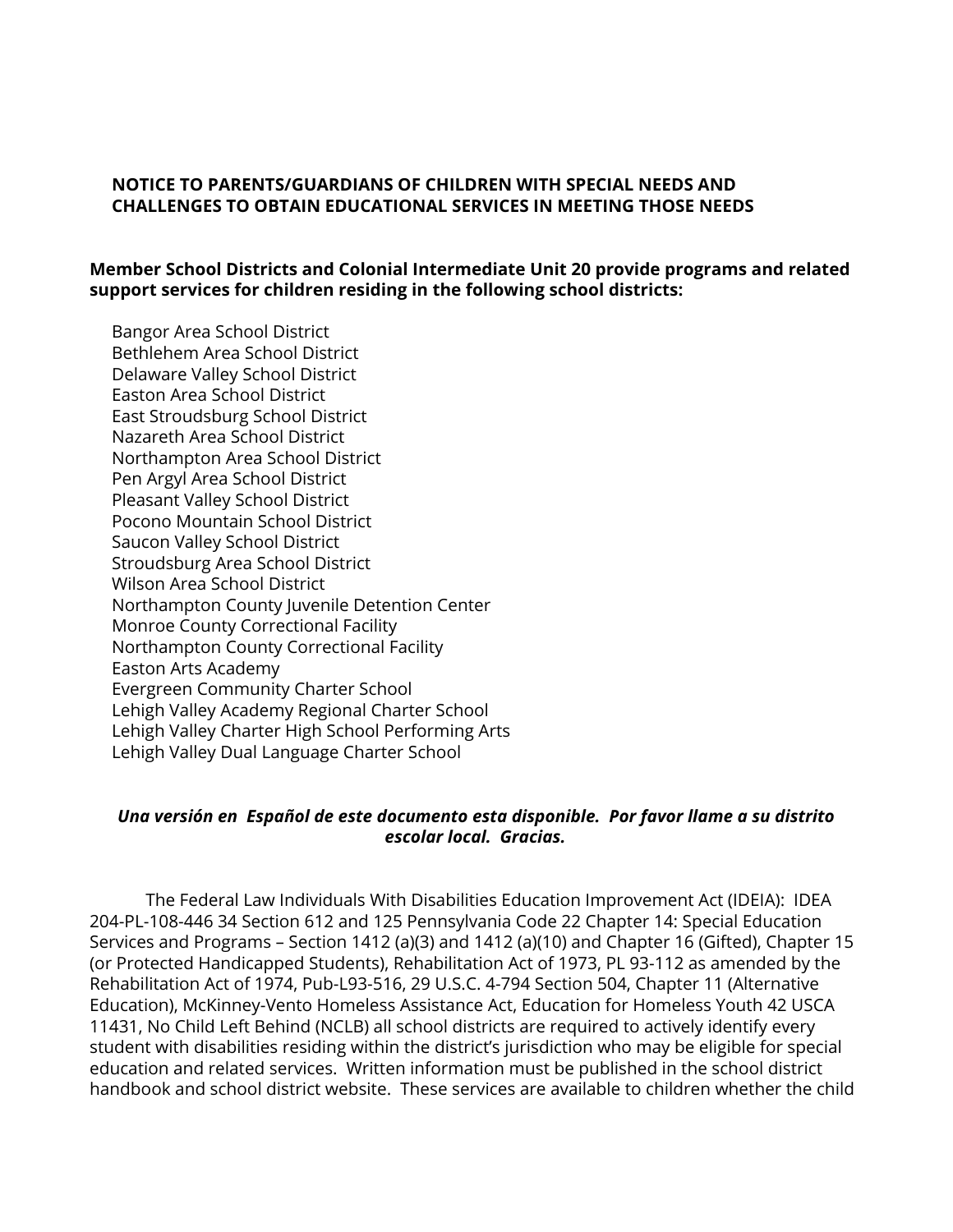is officially "enrolled" in the district. In fact, preschool (3 years up), school age and youth incarcerated in adult facilities and/or residential/detention facilities, homeless children, wards of the state, and private school students are eligible for services.

*Gifted* Education*:* similar to the Federal requirements for identifying disabled children, Pennsylvania law also requires districts to locate and identify all students within the district who may qualify for gifted education services. See 22 Pa. Code § 16.21 (a). Districts must conduct awareness activities to inform the public, including parents of students enrolled in private schools, of the availability of gifted education services and how to request screening for such services. See 22 Pa. Code §16.21(b). The confidentiality requirements applicable to use of information about disabled students apply equally to gifted education services.

# Procedures:

Parent/Guardian may telephone resident school district or Colonial Intermediate Unit 20 to obtain specific information regarding available resources in determining their child's needs for services.

# Confidentiality of Student Records:

Each school district and Colonial Intermediate Unit 20 has current Education Records Policy in recognizing the need to protect the confidentiality of personally identifiable information in the education records of exceptional children. Therefore, any and all information you share about your child is protected by federal (IDEA 2004 & 2006) and state laws (PA Code 22). The Family Educational Rights and Privacy Act (FERPA) Statute: 20 U.S.C. 1232g Regulations: 34 CIR Part 99, Protection of Pupil Rights Amendment (PPRA) Statute: 20 U.S.C. 1232h. Regulations: 34 CFR 98. A child's school records are always open and available to his/her parent or guardian and school officials who have legitimate "need to know" about your child. In accordance with 34 CFR § 300.624, please be advised of the following retention/destruction schedule for the Pennsylvania Alternate System of Assessment (PASA), Pennsylvania System of School Assessment (PSSA), and Keystone Exam related materials:

- PSSA, Keystone Exam, and PASA test booklets will be destroyed one year after student reports are delivered for the administration associated with the test booklets.
- PSSA and Keystone Exam answer booklets and PASA media recordings will be destroyed three years after completion of the assessment.

# Procedural Safeguards Notice:

State and federal laws and regulations outline your rights and the safeguards to be followed in providing a free appropriate public education.

A school district must provide parents with prior written notice each time it proposes or refuses to initiate or change the identification, evaluation or educational placement of a child or proposes or refuses to make changes regarding the provision of a free appropriate public education (FAPE) to the child and no later than the date on which the decision to take disciplinary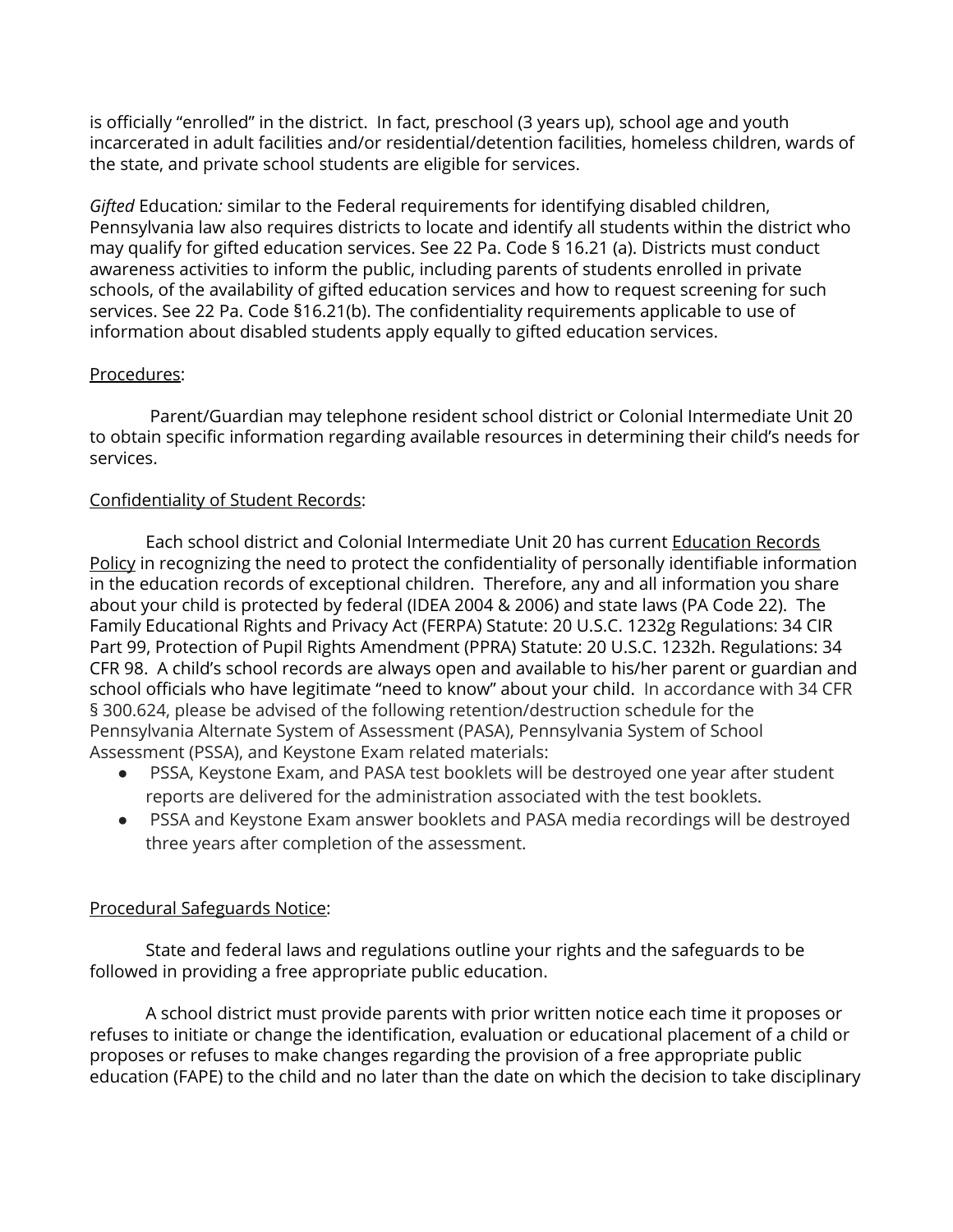action is made, LEA must notify the parent of that decision and of all available procedural safeguards.

At any time you feel that the program is not appropriate, you may initiate due process procedures. You may also request reevaluation of the student and/or revisions to the individualized education program. Your request to initiate your rights to a due process hearing means that your child must remain in his/her present educational placement, unless you and your school district both agree to a change while any disagreement is resolved through these procedures. Additionally, if your child has not started school at the time you initiate these due process procedures, your school district cannot deny your child admission to attending public school.

The parent or LEA may request a due process hearing with respect to any matter relating to the identification, evaluation or educational placement of the child or the provision of a free appropriate public education (FAPE) by filing a "Due Process Hearing Request". A due process hearing will not proceed until all required information is provided and procedures followed.

Information contained in the Procedural Safeguards Notice is important to you and your child. Please take time to review it. While we have attempted to consolidate a great deal of information into a readable format, we recognize that the information can be cumbersome. If you need clarification, you can seek help from personnel in your school district. You also have the right to be informed of organizations that are established to assist parents in understanding their rights under these laws. Some of these resources are listed in the Procedural Safeguard Notice.

If you have a concern about your child's educational program, you may wish to contact your child's teachers, principal, or district administrators. This type of communication is often helpful in resolving concerns.

You also have the right under federal law to file a complaint with the Pennsylvania Department of Education and/or initiate due process procedures as described in Section VI of the Procedural Safeguards Notice.

Prior written notices must be written in the native language of the parent unless it clearly is not feasible to do so. Prior written notice must contain:

- 1. A description of the action proposed or refused by the LEA;
- 2. An explanation of why the LEA proposes or refuses to take the action and a description of each evaluation procedure, assessment, record, or report the LEA used as a basis for the proposed or refused action;
- 3. A description of other options considered by the Individualized Education Program (IEP) Team and the reasons why those options were rejected;
- 4. A description of the factors that are relevant to the LEA's proposal or refusal;
- 5. A statement that the parent of a child with a disability has procedural safeguards protection and, if the notice is not an initial referral for evaluation, the means by which a copy of a description of the procedural safeguards can be obtained;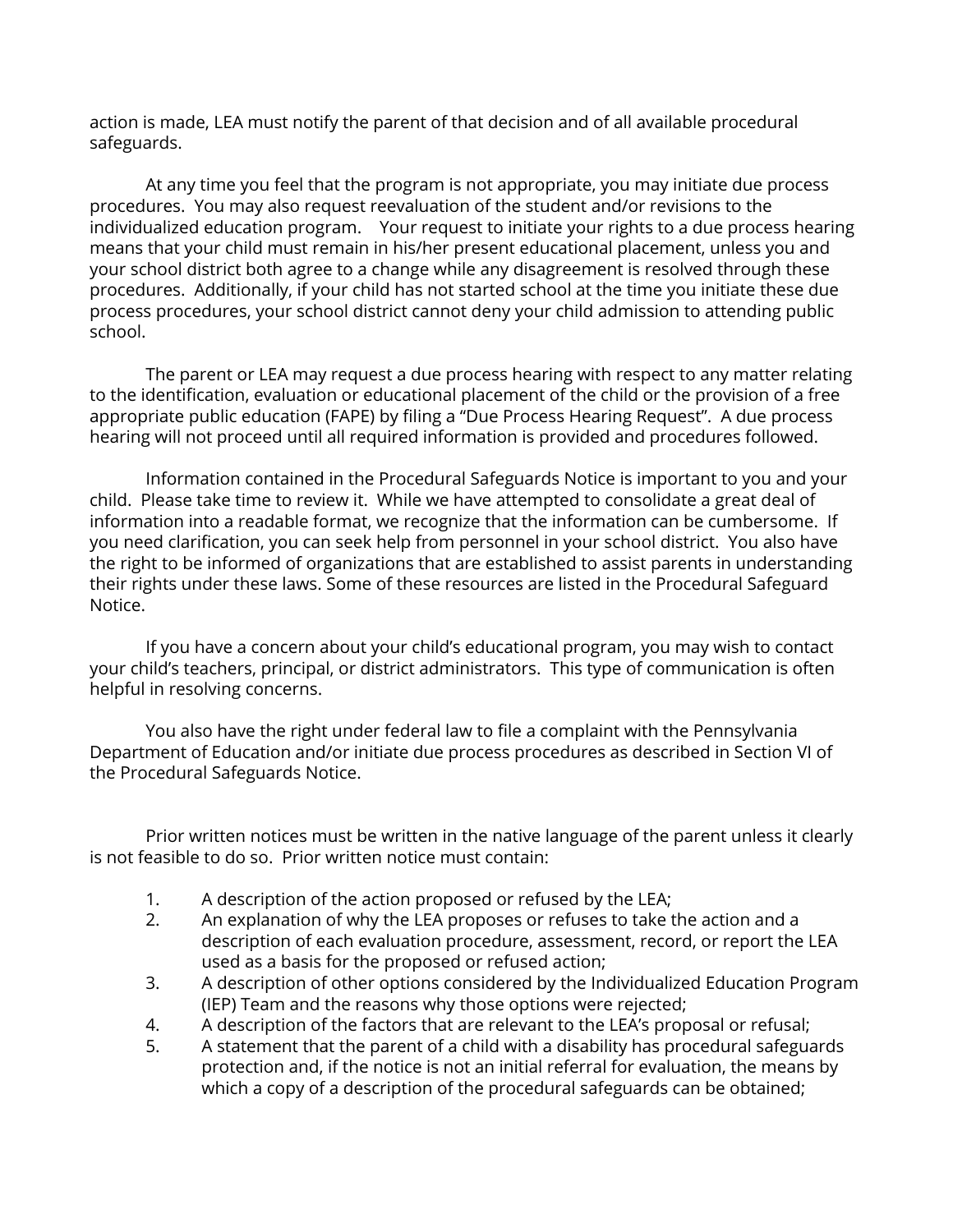- 6. Sources the parent may contact to obtain assistance in understanding these provisions;
- 7. A statement informing the parent about the state complaint procedures, including a description of how to file a complaint and the timelines under those procedures.

The school district's public awareness effort must include information regarding potential signs of developmental delays and other risk factors that could indicate disabilities.

Intermediate units are responsible for child find activities necessary to provide equitable services consistent with 34 CFR 300.130 – 300.144, regarding children with disabilities enrolled by their parents in private schools.

## **SCREENINGS**

Each school district must establish a system of screening which may include early intervening services for the following:

- Identify and provide initial screening for students prior to referral for a special education evaluation.
- Provide peer support for teachers and other staff members to assist them with students in the general education curriculum. Instructional Support teams or alternative process may be implemented.
- Conduct hearing and vision screening in accordance with section 1402 of the Public School Code 1949 (24P.S.) 14-1402 to identify students with hearing or vision difficulty so they can be referred for assistance or recommended for evaluation for special education.
- Identify students who may need special education services and programs. Therefore, each school district shall implement a comprehensive screening process. Instructional Support or alternative screening according to Department guidelines. If instructional support is not used for screenings districts shall develop and implement a comprehensive screening process that meets the following requirements.
	- o Students with academic concerns, an assessment of the student's functioning in the curriculum - based on performance – based assessment.
	- o Students with behavioral concerns a systematic observation of the student's behaviors in classroom or area in which the student is displaying difficulty. An intervention based on results of assessment and an assessment of student's response to the intervention must be completed.

Determination as to student's assessed difficulties are due to lack of instruction or limited English proficiency. Also a determination as to whether the student's needs exceed the functional ability of the regular education program to maintain the student's appropriate instructional level.

If screening activities have produced little or no improvement within 60 school days after initiation, the student shall be referred for evaluation under 14.123. Screening activities do not prevent the right as a parent to request an evaluation at anytime, including prior to or during the conduct of screening activities.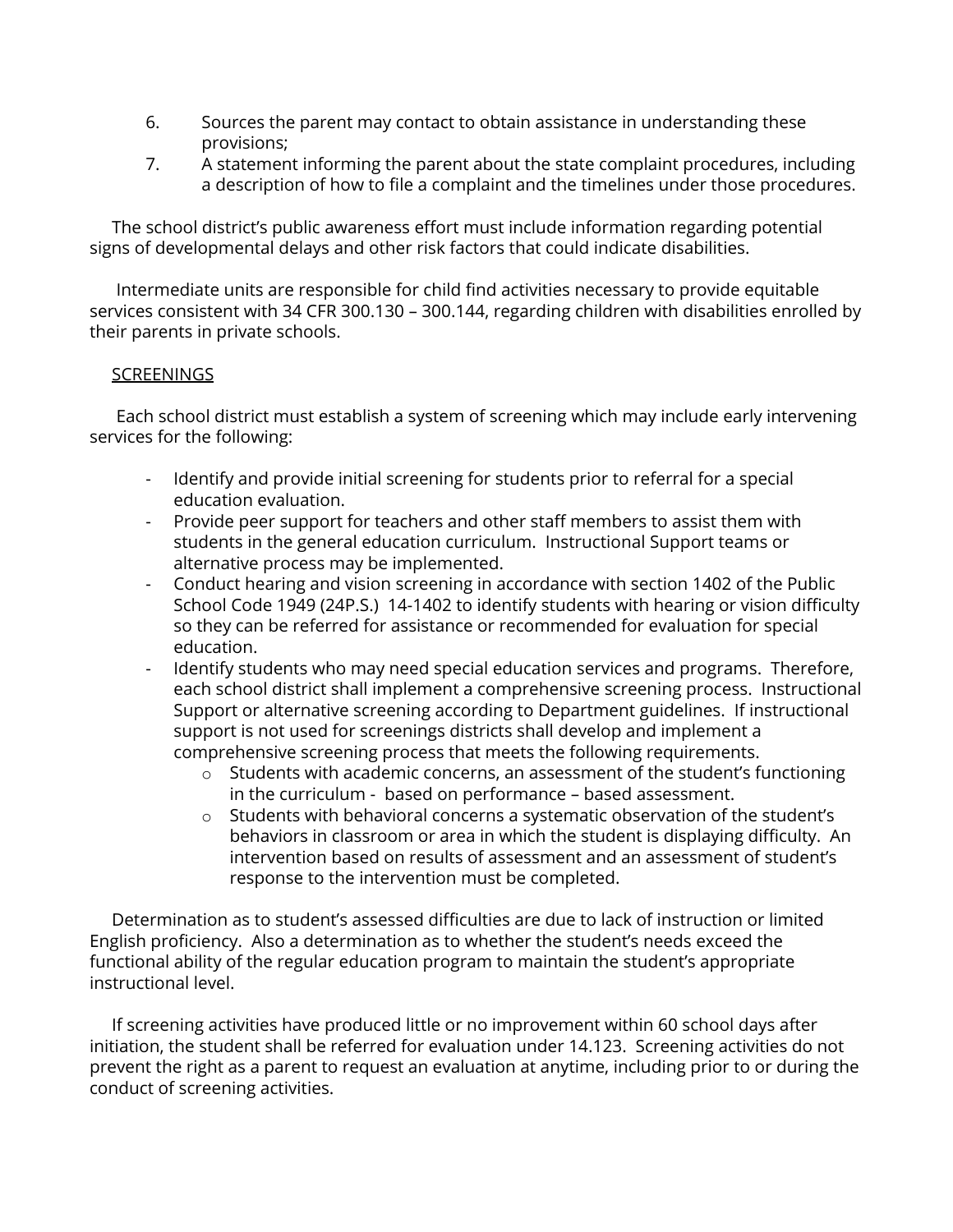A parent / guardian may request a screening or evaluation of their child's educational needs at any time by contacting the building principal. You may also contact Jacquelyn Bartek, Supervisor of Pupil Personnel Services, Colonial Intermediate Unit 20 at (610) 252-5550, Ext. 6452.

## **AVAILABLE SPECIAL EDUCATION PROGRAMS AND SERVICES**

### SERVICES FOR ELIGIBLE YOUNG CHILDREN (PRESCHOOL)

The Preschool Program is for children ages 3 years to school age who have delays in cognitive readiness skills, communication skills, gross and fine motor development, self-help skills, or social behavioral/affective functioning. Services are delivered in CIU 20 classrooms, regular education programs, or community agencies. Itinerant and home-based services are also available.

### CLASSROOM PROGRAMS

#### Autistic Support (AS)

This program concentrates on the communication skills of students who have a diagnosis on the Autism Spectrum Disorder. A wide variety of techniques are used to develop independent skills.

#### Deaf or Hearing Support (HIS)

Three classrooms have services for deaf and/or hard of hearing children: one classroom at elementary level, one at middle school level, and one at high school /vocational-technical school level. A variety of educational approaches and strategies are utilized and individualized according to each student's needs.

#### Northampton Detention Center

The program provides assessment and educational maintenance at the Northampton County Juvenile Court Home. In addition to counseling and instruction, the teacher provides important educational information to the court upon request.

### Northampton County Detention Treatment Center

The Treatment Center is a twenty four (24)-bed group home designed to treat youth ages 10 to 18 years who have been adjudicated delinquent by the Northampton County Juvenile Court. Services include educational program; individual, group and family therapy; behavior modification program; life skills instruction; recreation; psychological services and psychiatric services.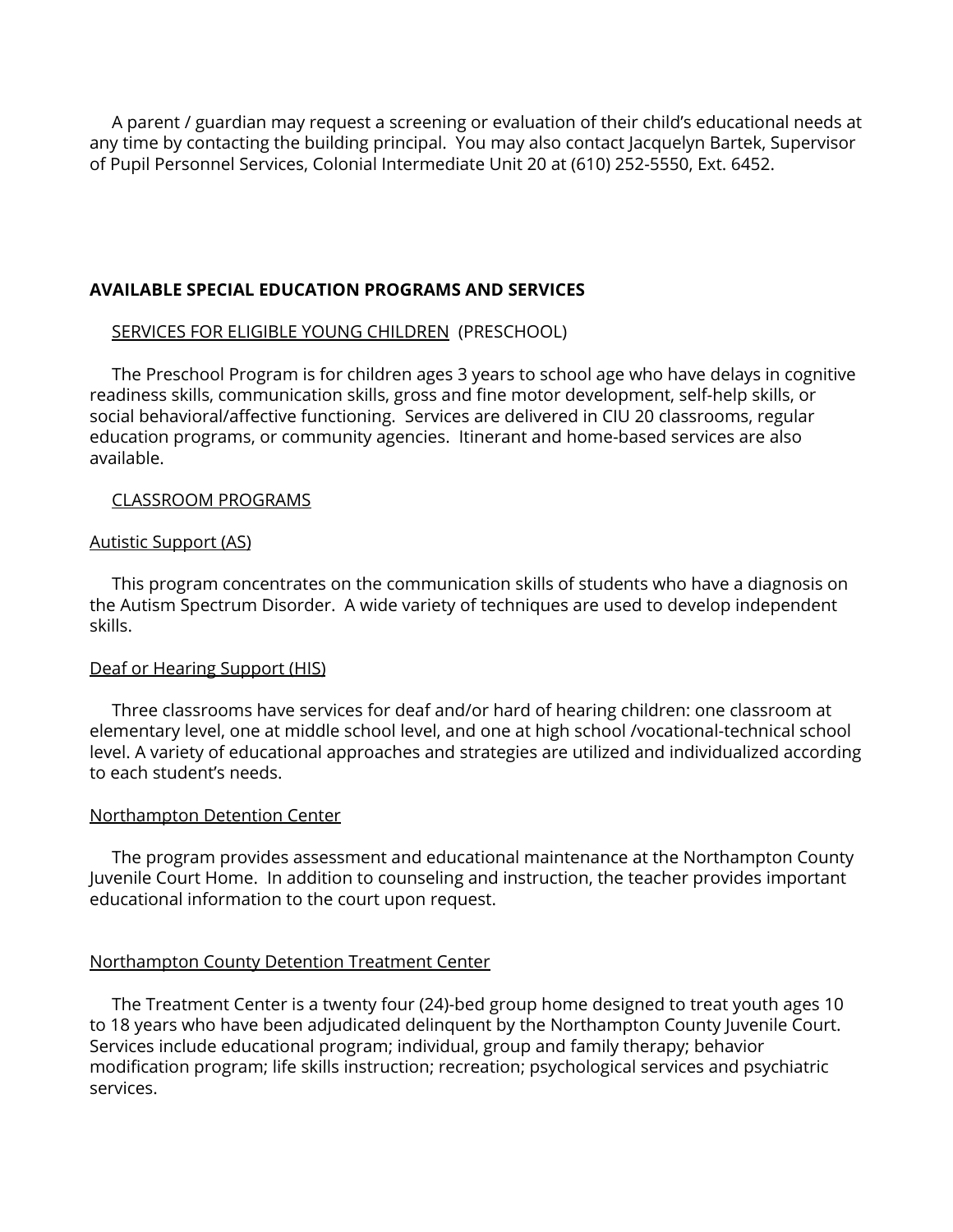#### Emotional Support

This program is designed to respond to a student's needs when they exhibit one or more of the following characteristics over a period of time and to a marked degree; an inability to learn which cannot be explained by intellectual, sensory or health factors; an inability to build or maintain satisfactory interpersonal relationships with peers and teachers, inappropriate behavior;

pervasive mood of unhappiness and profound adjustment issues within the school environment. This program is based on a collaborative effort between regular and special education personnel.

#### Learning Support

The Learning Support Program provides assistance to students who have average or above average intelligence and are diagnosed with specific learning disabilities. A learning disability is defined as a "specific learning disability" disorder in one or more of the basic psychological processes involved in understanding or in using language, spoken or written, which may affect a student's ability to listen, speak, read, write, spell or do mathematical calculations. The Learning Support Program structures, organizes, and assists the student having difficulty with spoken and written language, coordination, self-control or attention.

### Life Skills Support

This program provides services for students with intellectual challenges, which require instruction in daily living skills. Community-Based Instruction, as well as Functional Academics, Domestic Maintenance, Personal Maintenance, Vocational, Recreation/Leisure, Interpersonal Communication and Social Behavioral/Affective Skills are developed, encompassed in the educational curriculum.

### Multidisabilities Support

This program concentrates on the physical challenges, communication and self-help skills of students with two or more disabilities, which severely impair their progress in a general education curriculum. These students require extraordinary special education services, low student-teacher ratio, speech therapy, occupational therapy, physical therapy, vision therapy, and hearing therapy as needed. Community-based instruction, daily living skills and assistive technology are required to help students become successful.

### Partial Hospitalization

The Partial Hospitalization Program is a school-based treatment program designed for children/adolescents in need of emotional support but whose needs cannot be met in a traditional classroom. The treatment program offers both educational and therapeutic services to clients in the classroom setting. Each program is staffed by a team of four individuals: a special education teacher, an associate teacher, a mental health treatment specialist, and a mental health worker. This team works collaboratively with the client, the family, the school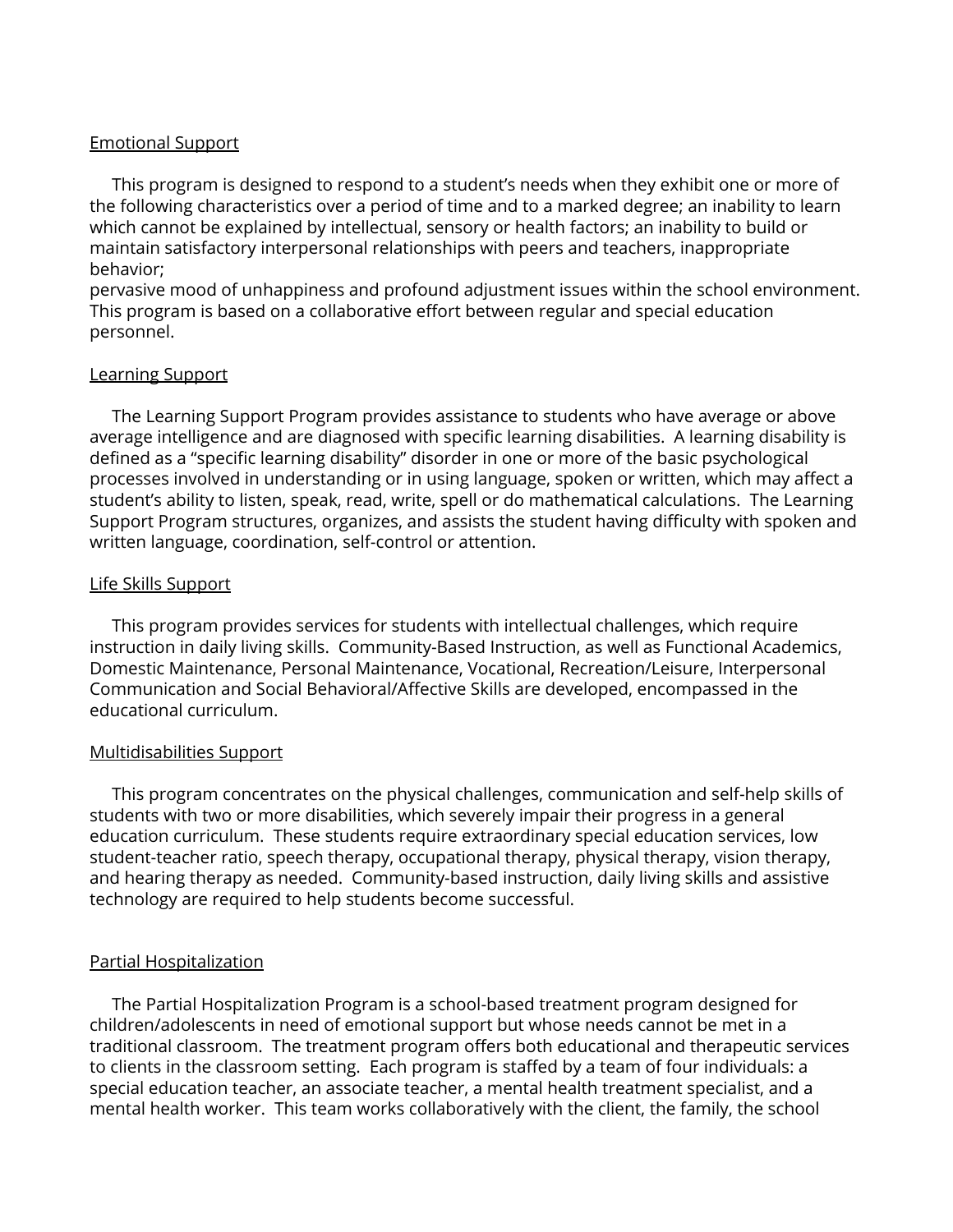district, and outside agencies involved with the client. The primary objectives are to assist individuals with identified psychiatric concerns to function more appropriately in their environment utilizing all available resources.

## Physical Support

This program provides students with orthopedic impairments the opportunity to participate in an educational program based on strategies offered by physical and occupational therapists to assist in their mobility and adjustment to their individual handicapping condition. Additional interventions may include special diets, modified teaching materials, and adaptive equipment for seating. The Life Skills domains and opportunities are also available in this program. Assistive Technology plays a major role in the education of these students.

## Colonial Academy

The Colonial Academy program is an intensive educational/treatment oriented placement for identified at-risk children. This collaborative across systems approach is sensitive to the needs of the student and his or her family, and focuses on helping adolescents develop skills and behavior needed to function successfully within our schools and community. Students experience academic and vocational study, character development activities, individual and group counseling, family support group counseling, crisis intervention service, and training and positive community experiences.

This project is comprised of a three-phase program designed to successfully return and/or transition students to their home schools, enter the employment world, and become positive contributing members of our community.

| Phase I   | Character Development                                 |
|-----------|-------------------------------------------------------|
| Phase II  | Intensive Academic/Vocational Assessment and Training |
| Phase III | Aftercare                                             |

### Transition Planning/Vocational Assessment

The transition/vocational assessment process has been developed to assure that students ages 14 years through graduation and their families in accordance with IDEA '97, Chapter 14/342 and Chapter 11 will promote growth and development for self-determination in fostering independence in all domains of a student's capabilities and interest. This transition planning process is most important in assisting the special needs student in making the transition from school to work and to assist in preparation for career development.

### Surrogate Parent Mandate